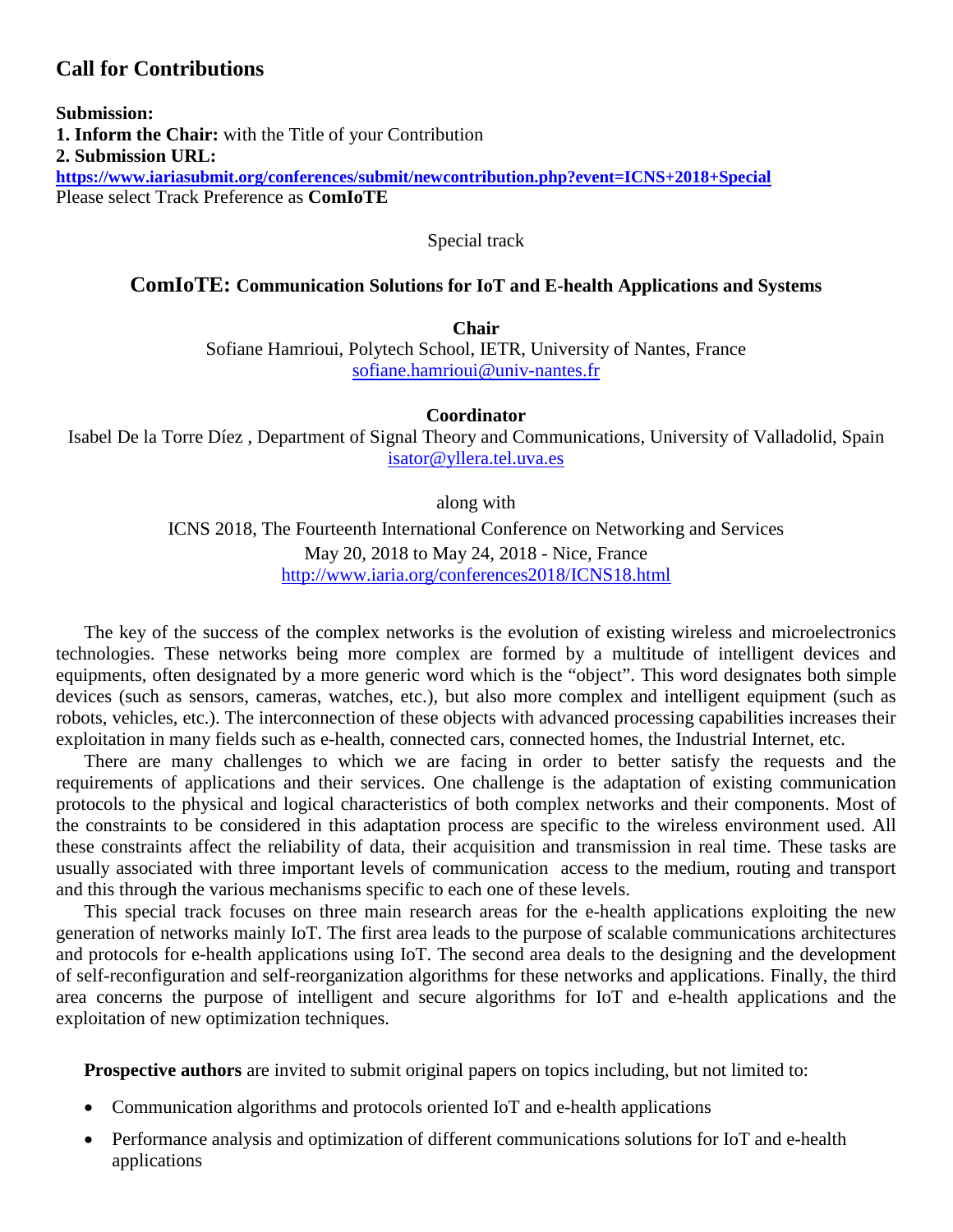- Distributed and embedded communication architectures for IoT and e-health applications
- Channel allocation algorithms, access control and detection losses techniques for IoT and e-health data
- Bio-inspired and based datamining approaches for efficient communications with IoT and e-health environments
- Transport and routing techniques supporting QoS and QoE for e-health applications
- Energy saving and power control protocols for IoT and e-health applications
- Low-power physique layer solutions for IoT and e-health environments
- Efficient communications oriented medical and e-health services
- Intelligent management of IoT networks and systems resources
- Exploitation of optimization and mathematical approaches for efficient communication for IoT and ehealth applications
- Communications between detecting, monitoring and supervising systems for IoT and e-health envrionments
- Experimental results and futurs standards

#### **Important Datelines**

- Inform the Chairs: As soon as you decided to contribute
- Submission: February 7, 2018 March 28, 2018
- Notification: March 7, 2018 April 5, 2018
- Registration: March 21, 2018 April 10, 2018
- Camera ready: April 2, 2018 April 20, 2018

*Note: These deadlines are somewhat flexible, providing arrangements are made ahead of time with the chair.*

## **Contribution Types**

- Regular papers [in the proceedings, digital library]
- Short papers (work in progress) [in the proceedings, digital library]
- Posters: two pages [in the proceedings, digital library]
- Posters: slide only [slide-deck posted on www.iaria.org]
- Presentations: slide only [slide-deck posted on www.iaria.org]
- Demos: two pages [posted on www.iaria.org]

#### **Paper Format**

- See: <http://www.iaria.org/format.html>
- Before submission, please check and comply with the editorial rules: <http://www.iaria.org/editorialrules.html>

#### **Publications**

- Extended versions of selected papers will be published in IARIA Journals: [http://www.iariajournals.org](http://www.iariajournals.org/)
- Print proceedings will be available via Curran Associates, Inc.: <http://www.proceedings.com/9769.html>
- Articles will be archived in the free access ThinkMind Digital Library: [http://www.thinkmind.org](http://www.thinkmind.org/)

#### **Paper Submission**

**<https://www.iariasubmit.org/conferences/submit/newcontribution.php?event=ICNS+2018+Special>**